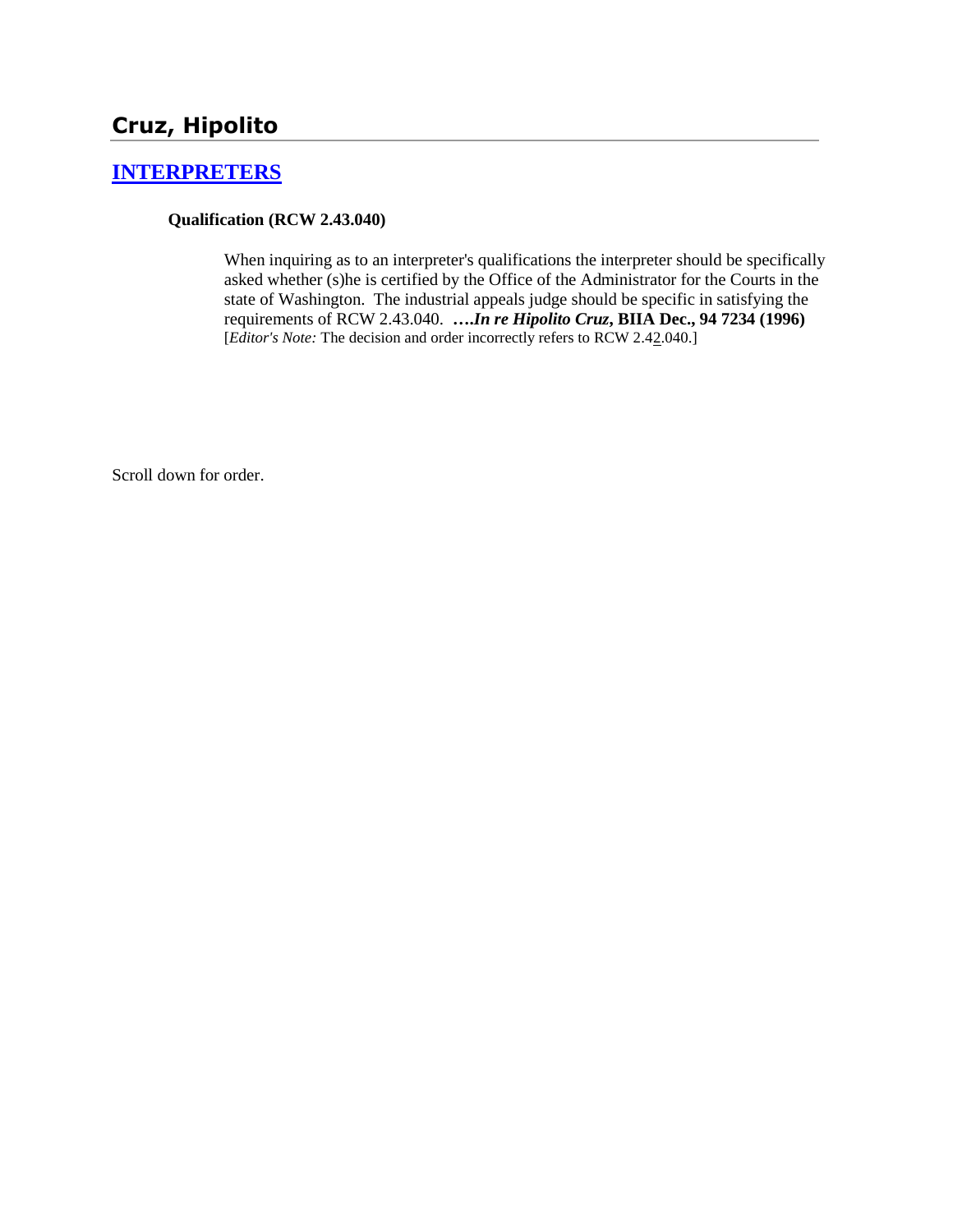## **BEFORE THE BOARD OF INDUSTRIAL INSURANCE APPEALS STATE OF WASHINGTON**

**)**

 **IN RE: HIPOLITO CRUZ ) DOCKET NO 94 7234**

**CLAIM NO. J-481606 ) DECISION AND ORDER** 

Claimant, Hipolito Cruz, by Walthew, Warner, Costello, Thompson & Eagan, P.S., per Christopher M. Eagan

Employer, Washington State Farm Bureau, by John N. Cuillier

| Department of Labor and Industries, by  |  |  |
|-----------------------------------------|--|--|
| The Office of the Attorney General, per |  |  |
| Evelyn A. Fielding, Assistant           |  |  |

The claimant, Hipolito Cruz, filed an appeal with the Board of Industrial Insurance Appeals on September 20, 1994, from an order of the Department of Labor and Industries dated July 28, 1994. The order affirmed an August 30, 1993 order that denied the application to reopen the claim for aggravation of condition proximately caused by the industrial injury of September 14, 1984.

## **REVERSED AND REMANDED.**

## **DECISION**

Pursuant to RCW 51.52.104 and RCW 51.52.106, this matter is before the Board for review and decision on a timely Petition for Review filed by the Department of Labor and Industries to a Proposed Decision and Order issued on February 29,1996, in which the order of the Department dated July 28, 1994, was reversed and remanded to the Department with directions to reopen the claim, to pay time loss compensation for the period of March 4, 1993 through July 28, 1994, and to take such further action as may be indicated or required by law .

 The Board has reviewed the evidentiary rulings in the record of proceedings and finds that no prejudicial error was committed and the rulings are affirmed. We agree with the ultimate holding in the Proposed Decision and Order and conclude that the aggravation application filed on March 10, 1988, acted as a timely protest to the January 3, 1986 Department order.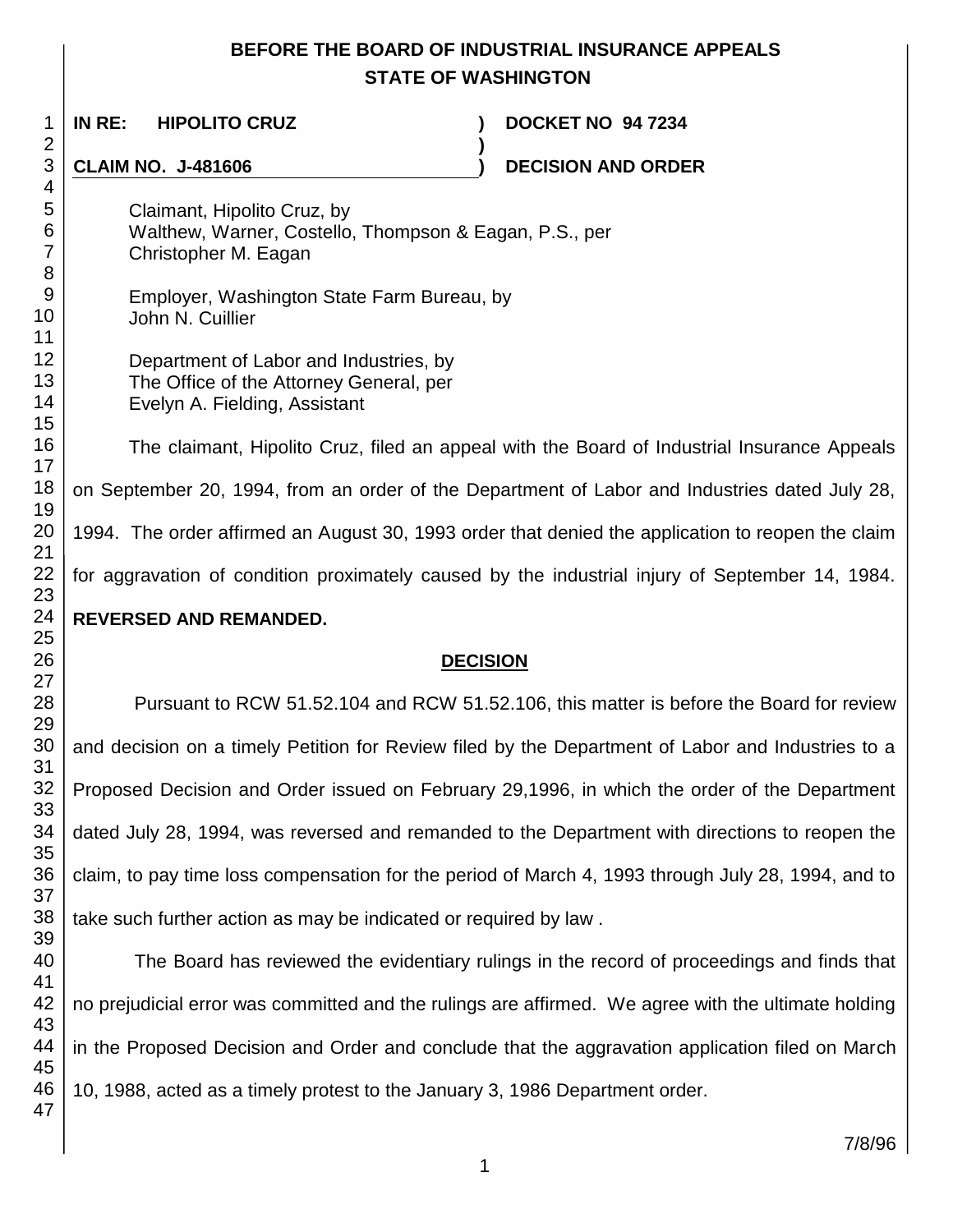We, nonetheless, have granted review in order to properly qualify the interpreter used in the proceedings in this matter. In addition, we have corrected the first finding of fact that was contained in the February 29, 1996 Proposed Decision and Order. Moreover, we have granted review in order to correct a misstatement in the "Procedural Matters" section of the Proposed Decision and Order since reliance on those assertions may adversely impact the parties' future action.

It is our duty to guarantee that the Spanish interpreter used in these proceedings was qualified in accordance with the guidelines established in RCW 2.42.040. At the first hearing on June 22, 1995, the interpreter was not properly examined to determine whether she was qualified to interpret for the record. At an earlier conference, prior to being placed under oath, the interpreter was asked if, "she was certified." We do not feel that this limited examination is adequate to qualify an interpreter in proceedings before the Board. In order to guarantee the integrity of the interpreter's responses concerning her qualifications, the interpreter should be placed under oath, subject to the penalty of perjury. When inquiring as to the interpreter's certifications, the interpreter should be specifically asked whether he/she is certified by the Office of the Administrator for the Courts in the state of Washington. We require our industrial appeals judges to be specific in their line of questioning because there are other peer, state, and international certifying bodies whose certification would not satisfy the requirements of RCW 2.42.040.

In a post proposed decision and order hearing we further inquired as to whether the interpreter had any potential conflicts of interest if she acted as an interpreter in this matter. This inquiry was prompted by Dr. Pittle's testimony where he acknowledged that he met Mr. Cruz when his wife, a court certified Spanish interpreter, brought the claimant home to meet him. After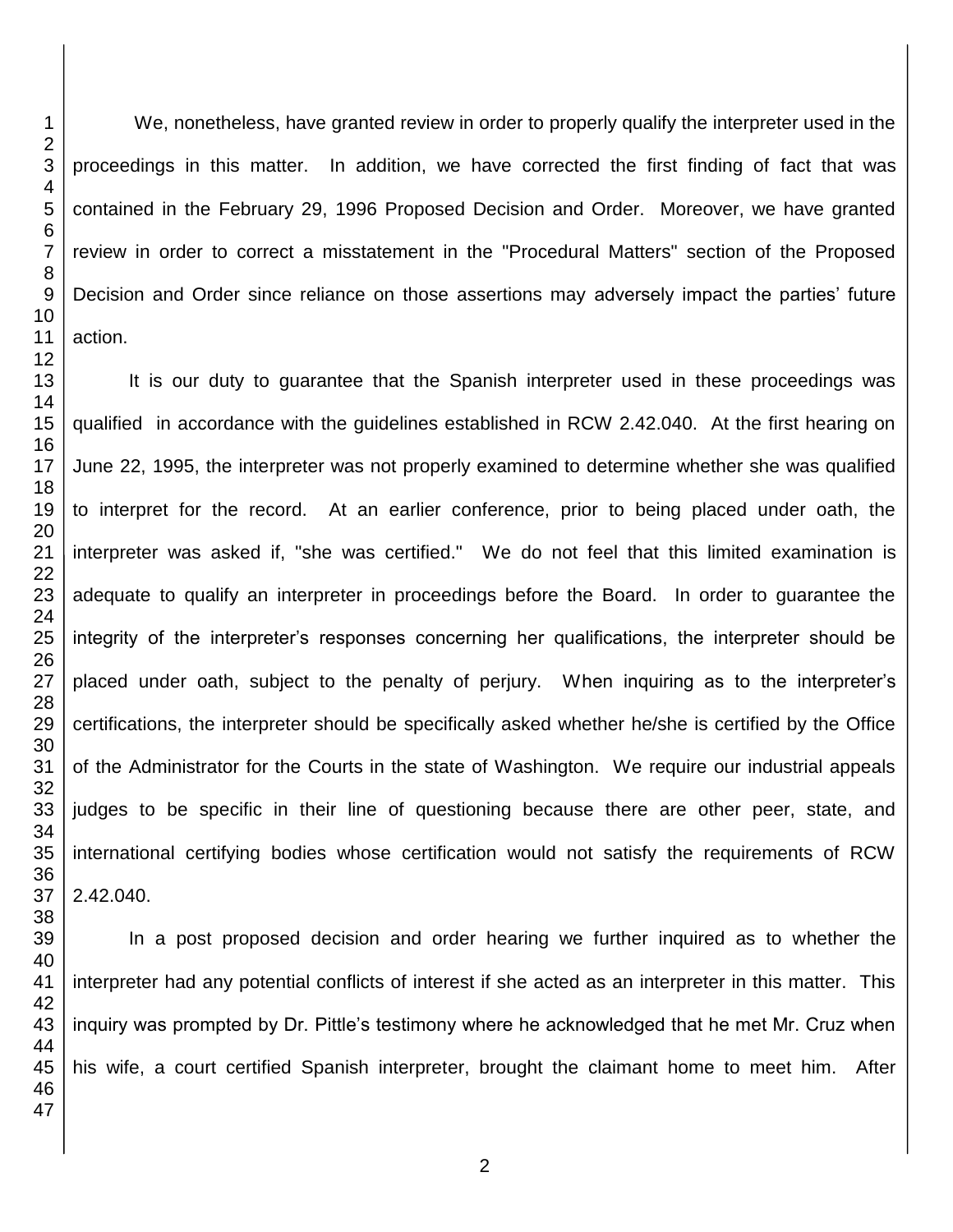conducting our inquiry, we are satisfied that the interpreter was qualified and not otherwise prevented from acting as an interpreter in this appeal.

On page 1, line 44, the Proposed Decision and Order states, "This (the application to reopen the claim filed with the Department on March 10, 1986) acted as a protest, so the Department's first closure of the claim did not take effect until June 29, 1992." In actuality, the first closure in this case took place on June 2, 1987, the date the Department issued a closing order that was never appealed. The proper designation of the first closure does not affect the availability of benefits because the aggravation application filed on May 4, 1993, was within seven years from the date that the first closure order became final. We note this jurisdictional difference because Mr. Cruz had exhausted a substantial portion of his seven-year period at the time he filed his 1993 application to reopen his claim as opposed to exhausting a few short years as described in the Proposed Decision and Order.

On page 2, lines 1-5, of the proposed decison and order, the procedural section designates the terminal dates as November 23, 1992 and July 29, 1994. We recognize that for purposes of this appeal, the second terminal date is the order under appeal that is July 28, 1994.

In Finding of Fact No. 1, we have added the first closing order dated June 2, 1987. This information shall replace the June 29, 1987 information contained in the Proposed Decision and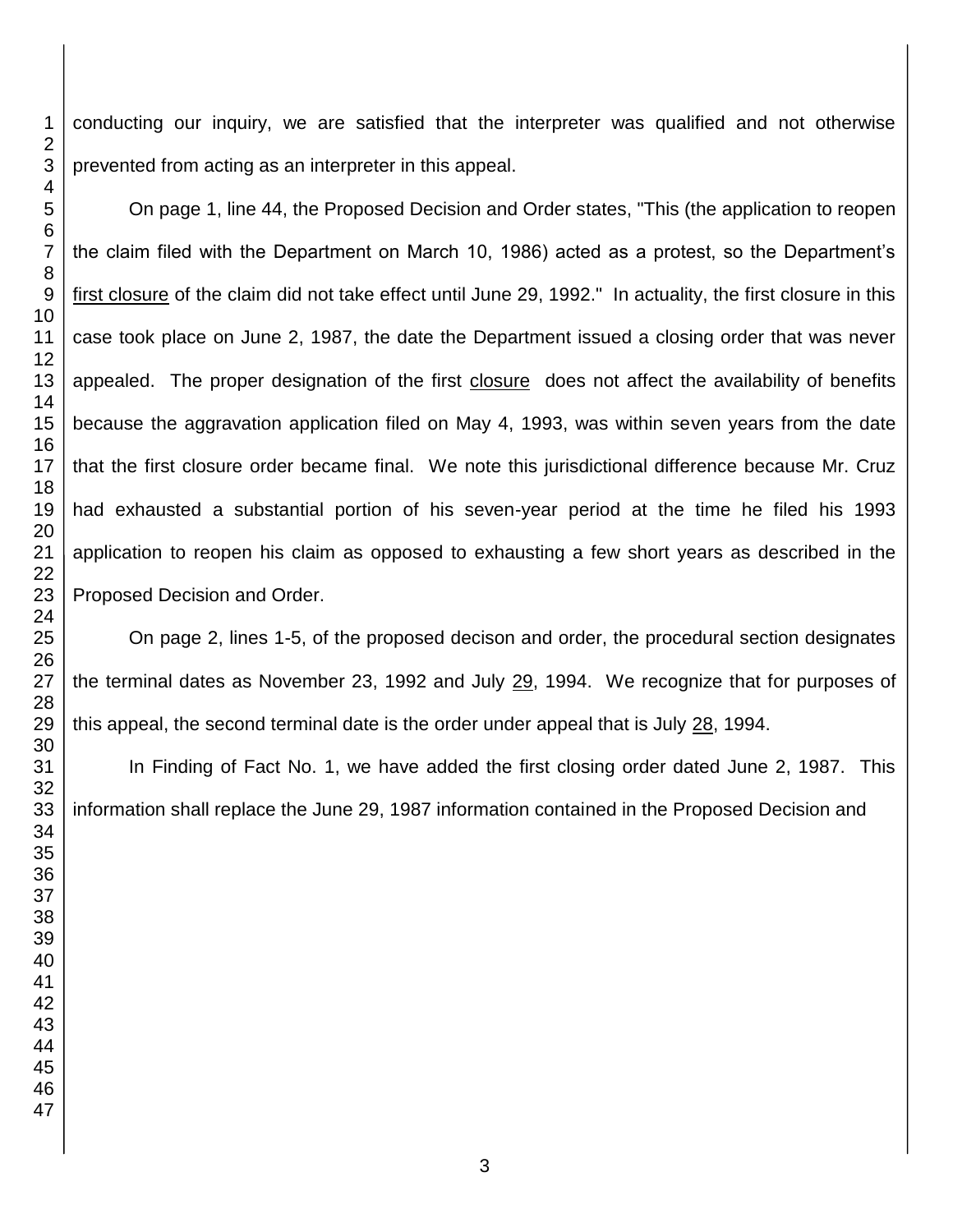1 2 3 4 5 6 7 8 9 10 11 12 13 14 15 16 17 18 19 20 21 22 23 24 25 26 27 28 29 30 31 32 33 34 35 36 37 38 39 40 41 42 43 44 45 46 47 Order in Finding of Fact No.1. That order is in fact void because the January 3, 1986 order never became a final order and no other closing order had become final as of the date of the issuance of the June 29,1987 order. Accordingly, we find and conclude as follows: **FINDINGS OF FACT** 1. On September 27, 1984, the Department received an application for benefits in which the claimant, Hipolito Cruz, alleged the occurrence of an industrial injury sustained on September 14, 1984, during the course of his employment with John N. Cuillier (Claim No. J-481606). On January 3, 1986, the Department issued an order closing the claim with time loss compensation as paid, and a permanent partial disability award of 5 percent amputation value of the left arm at or above the deltoid insertion or by disarticulation of the shoulder; the claimant received this order on January 10, 1986. On March 10, 1986, the Department received an application to reopen the claim for aggravation of condition. On June 2, 1987, the Department issued an order that adhered to the provision of a Department order dated January 13, 1986 (SIC January 3, 1986), and maintained that the claim shall remain closed. On February 22, 1988, the Department received an application to reopen the claim for aggravation of condition. On February 26, 1988, the Department issued an order denying the application to reopen the claim. On April 25, 1988, the Department received a protest and request for reconsideration filed on behalf of the claimant, from the February 26, 1988 order. On March 4, 1991, the Department issued an order affirming the provisions of the order dated February 26, 1988. On May 10, 1991, the Board of Industrial Insurance Appeals received a Notice of Appeal, filed on behalf of the claimant, from the March 4, 1991 order (Docket No. 91 2437). On August 7, 1992, the Department received an application to reopen the claim for aggravation of condition.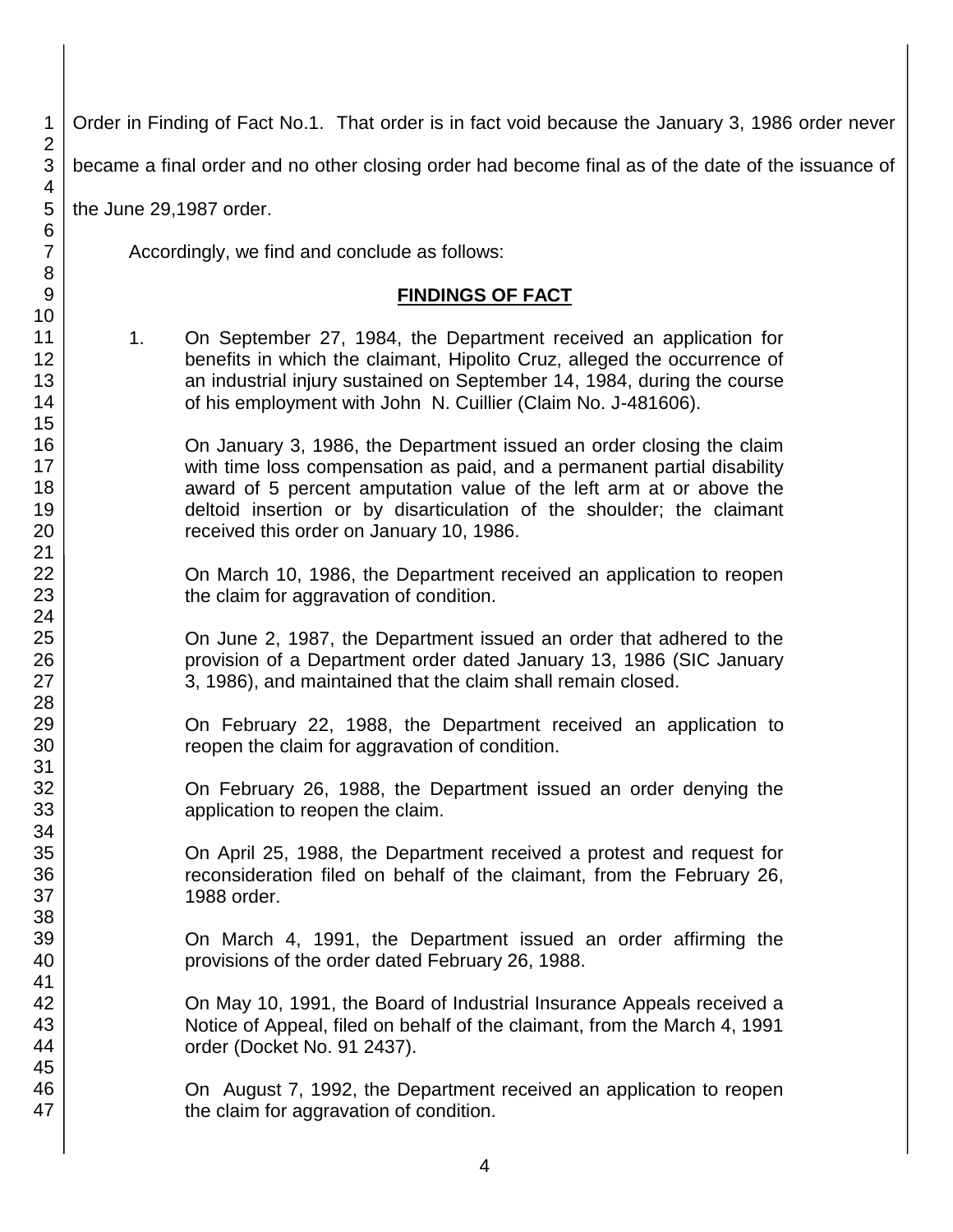On September 11, 1992, a Proposed Decision and Order was issued in which the Department order dated March 4, 1991 was affirmed. (Docket No. 91 2437).

On October 22, 1992, the Board of Industrial Insurance Appeals adopted the Proposed Decision and Order (Docket No. 91 2437).

On November 23, 1992, the Department issued an order denying the application to reopen the claim received on August 7, 1992.

On May 4, 1993, the Department received an application to reopen the claim.

On August 30, 1993, the Department issued an order denying the application to reopen the claim that had been received on May 4, 1993. Within 60 days, the claimant protested this order.

On July 28, 1994, the Department issued an order that affirmed the provisions of an order dated August 30, 1993, that had denied the application to reopen the claim for aggravation of condition.

On September 20, 1994, the Department received a Notice of Appeal, filed by the claimant, from the Department order dated July 28, 1994; the Board received the Notice of Appeal on December 8, 1994 (Docket No. 94 7234).

- 2. On September 14, 1984, Mr. Cruz was picking pears while employed by John N. Cuillier. As he descended a ladder with a full sack, the ladder slipped, causing him to fall from about eight feet, striking his left shoulder and head on the ground.
- 3. As a proximate result of the September 14, 1984 industrial injury, the claimant, Hipolito Cruz, sustained a Grade II acromioclavicular separation of the left shoulder that was treated conservatively and with surgery (resection of the lateral end of the clavicle on the left). As a consequence, he guarded movements of the area, in order to minimize the pain he experienced with motion. His altered posture and continual guarding resulted in continual contraction of the muscles surrounding the entire shoulder girdle, neck, and upper back, in turn, further limiting the area's range of motion. This limited range of motion then caused further pain when he attempted to move his shoulder, neck, and upper back beyond the stiffened position.
- 4. Between November 23, 1992 and July 28, 1994, the claimant's condition proximately caused by the September 14, 1984 industrial injury worsened, as demonstrated by objective findings of muscular atrophy and decreased range of motion of the left shoulder.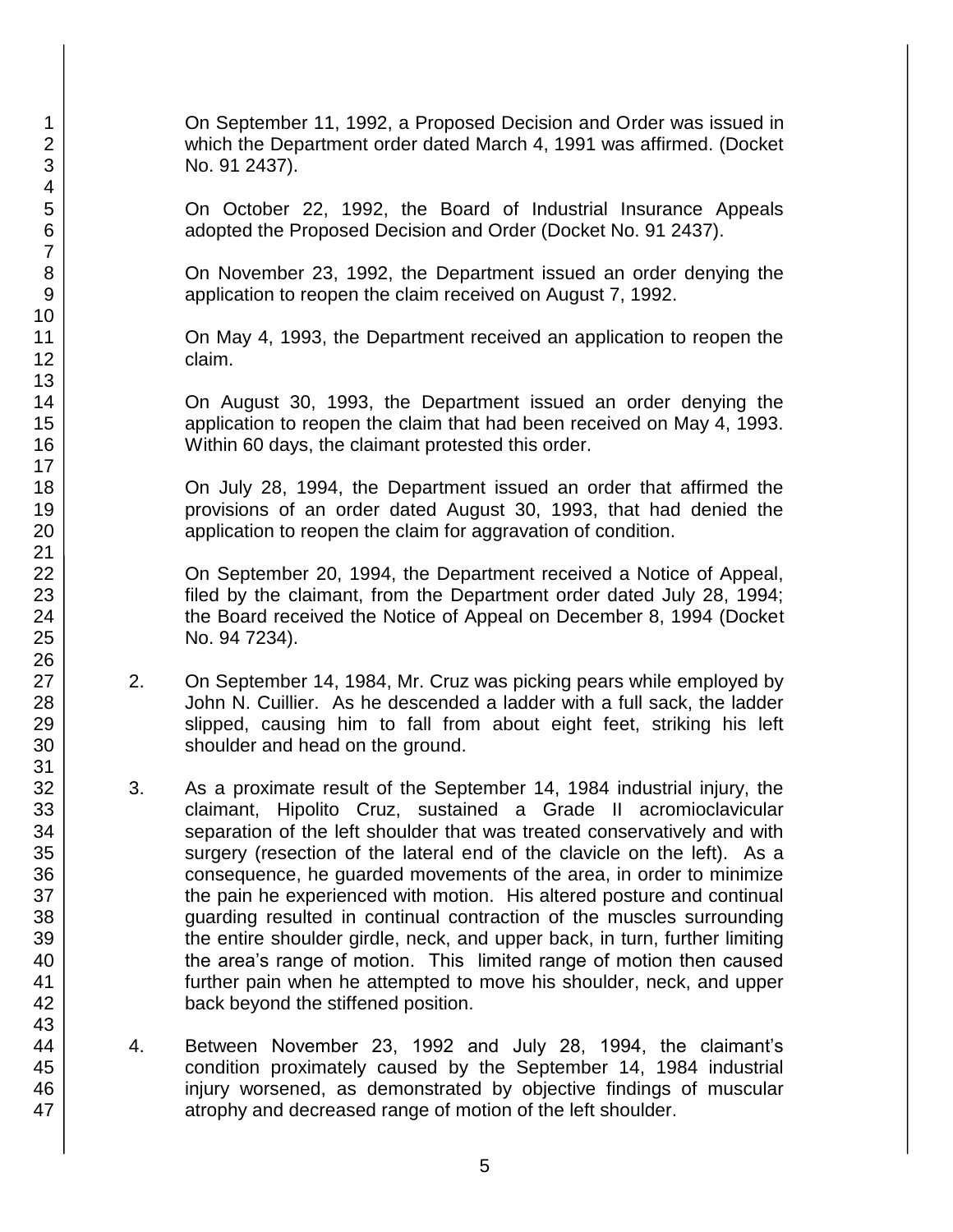- 5. As of July 28, 1994, the claimant's conditions proximately caused by the September 14, 1984 industrial injury were in need of further necessary and proper medical treatment, in the form of a fairly long, intense (and very painful) program designed to strengthen the muscle groups and increase his range of motion. This medical treatment is reasonably designed to reduce the level of impairment resulting from the September 14, 1984 industrial injury.
- 6. Between March 4, 1993 and July 28, 1994, the claimant was, due to conditions proximately caused by the September 14, 1984 industrial injury, temporarily totally disabled from engaging in continuous gainful employment.

### **CONCLUSIONS OF LAW**

- 1. The claimant's Notice of Appeal, filed with the Department of Labor and Industries on September 20, 1994, was timely filed within the meaning of the Industrial Insurance Act.
- 2. This Board has jurisdiction over the parties and the subject matter of this appeal.
- 3. Between November 23, 1992 and July 28, 1994, the claimant's conditions proximately caused by the September 14, 1984 industrial injury became aggravated within the meaning RCW 51.32.160.
- 4. Between March 4, 1993 and July 28, 1994, the claimant, Hipolito Cruz, was a temporarily and totally disabled worker within the meaning RCW 51.32.090.
- 5. The Department order of July 28, 1994, which affirmed the provisions of an order dated August 30, 1993, that had denied the application to reopen the claim for aggravation of condition, is incorrect, and should be reversed, and this matter remanded to the Department of Labor and